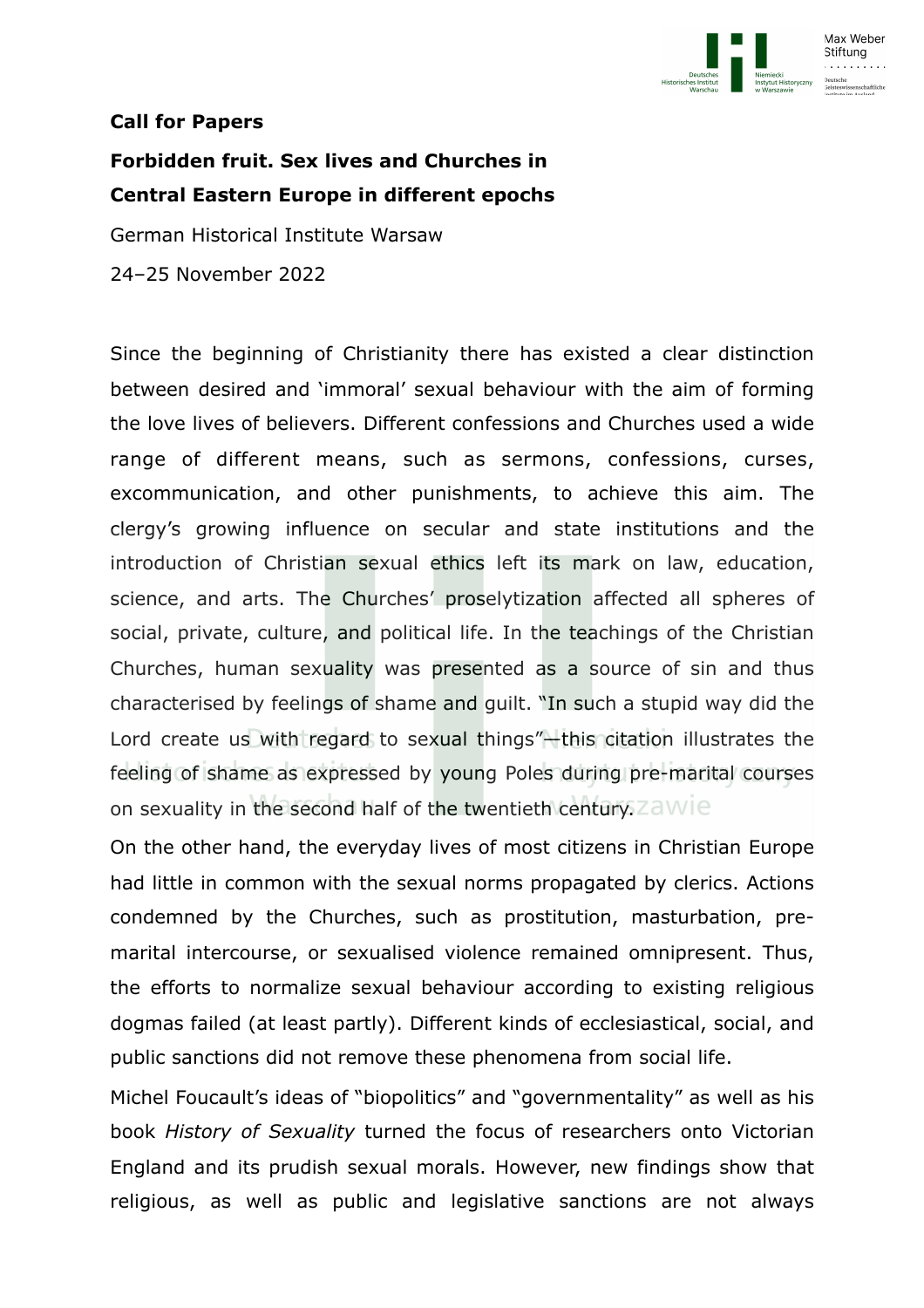efficient in regulating sexuality. During the conference, we want to discuss the ways in which Churches in Central and Eastern Europe have tried to influence human sexuality from the Middle Ages to the present day. In our conference, we ask whether the Churches succeeded in their efforts to impose their ideas about sexuality and to regulate sexual behaviour?

Focussing on a perspective from below, the conference aims to analyse the relation between the Churches' official teachings regarding 'desired' and forbidden sexual behaviour on the one hand, and mundane practice on the other hand. At the core of our interest are questions related to human sexual and love lives, such as pre-marital and extramarital intercourse (adultery), virginity, termination of pregnancies, contraception, 'sexual aberrations', homosexual relationships, 'the first time' or the appraisal of sex. We intend to analyse interdependences between religion-norm-moral and community-state-law regarding this most intimate sphere of human life. We are interested, among others, in the following questions:

- How did people (local communities, social groups) in different epochs relate to Church teachings and the propagated, accepted, and forbidden Niemiecki forms of sexual behaviour? storisches Inst Instytut Historyczny
- How did Christian sexual ethics affect different communities throughout history? Which political, economic, and legislative consequences of its implementation followed? How did it influence arts and science?
- What were the origins of individual or social resistance against the ecclesiastical norms, and which spheres were at the core of this resistance?
- Did different legal norms and systems of values regarding to sex lives exist at the same time and did they overlap?
- What differences between the confessions are visible? Did these differences impact everyday life in a multi-denominational community?
- What differences existed between different social and ethnic groups, milieus, regions, nations? Where did these differences originate?